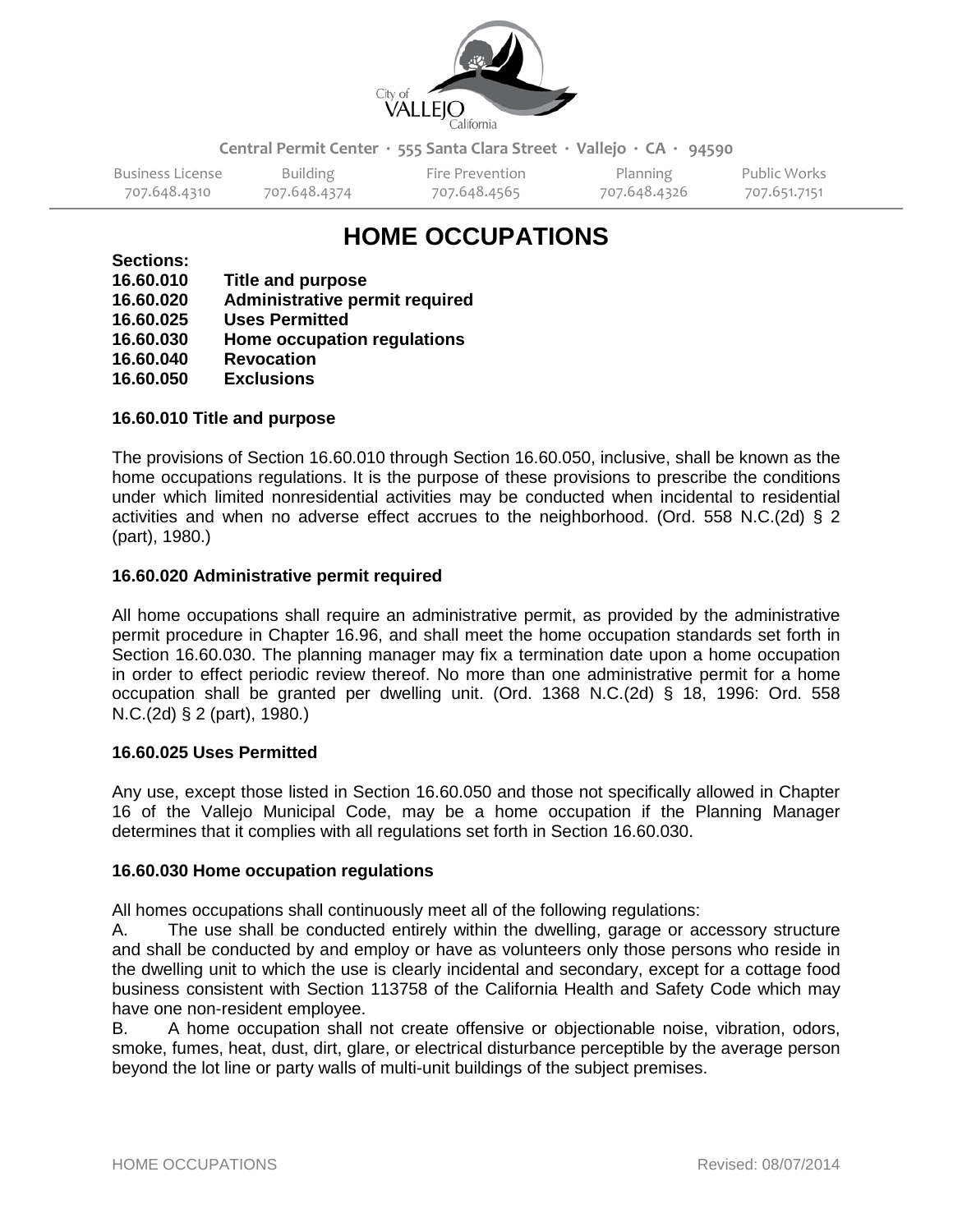C. The use shall not occupy more than twenty (20%) percent of the floor area, but in no case shall it occupy more than four hundred (400) square feet, of the dwelling unit to which it is clearly incidental and secondary.

D. The use shall not change the residential character of the dwelling unit or property, or adversely affect the residential or other zoning district where the home occupation is located. Deliveries shall be only by a step-truck or vehicles with a Gross Vehicle Weight Rating of 16,000 pounds or less.

E. No portion of any dwelling shall be used for a home occupation which has a separate designated access or private entrance specifically for the home occupation use, except an accessory structure used in conjunction with a home occupation.

F. No owner of any dwellings used for a home occupation shall make any internal or external alterations or install construction features in any portion thereof not customarily found in similar dwellings.

G. There shall be no storage of materials or supplies outdoors, nor located in a covered parking space, such as a garage or carport.

H. No more than one truck or other motor vehicle of a size no larger than three-fourths ton shall be permitted in conjunction with any home occupation, and no more than two vehicles shall be associated with multiple home occupations within a single residential unit. Tow trucks are not allowed.

I. Vehicles either directly or indirectly associated with the home occupation shall not obstruct or impede the flow of traffic on public roads, and shall not generate undue noise during loading or unloading activities.

J. The vehicle shall not have more than four square feet of signage relating to the home occupation.

K. Articles offered for sale shall be limited to those produced on the premises, except for food products produced in a manner consistent with Section 113758 of the California Health and Safety Code which may not be sold at the premises, and plants, which may be grown or kept in outdoor areas of the subject premises with the exception of medical cannabis, and except as set forth in Section 16.60.030(L).

L. There shall be no signs, name plates or other forms of advertising such as products displayed on the premises including windows in which a home occupation is conducted. Window display of materials associated with the home occupation is prohibited.

M. A home occupation that involves hazardous materials or processes shall require Fire Department approval.

N. Food preparation for home Cottage Food Operations consistent with Section 113758 of the California Health and Safety Code shall be allowed subject to Solano County Health Department regulations, permitting and safety inspections.

O. A home occupation shall not have more than four clients on the premises at any given time, and shall not have more than ten clients at the premises in a given business day.

P. Non-resident employees and clients are only permitted at the residence between 8:00 a.m. and 9:00 p.m.

Q. A home occupation shall comply with all other applicable provisions, including but not limited to Section 16.60.030 of the Chapter; all other applicable provisions of the Vallejo Municipal Code; and all other applicable local, state, and federal laws and regulations.

R. Violation of these standards shall constitute a public nuisance and these standards may be enforced pursuant to the procedures set forth in VMC Chapter 16.100.

# **16.60.040 Revocation**

In the event of a failure to comply with these home occupation regulations, the planning manager or designee may, after 10-day written notice to the business owner, revoke the Home Occupation Permit. Such revocation may be appealed pursuant to the appeal procedure